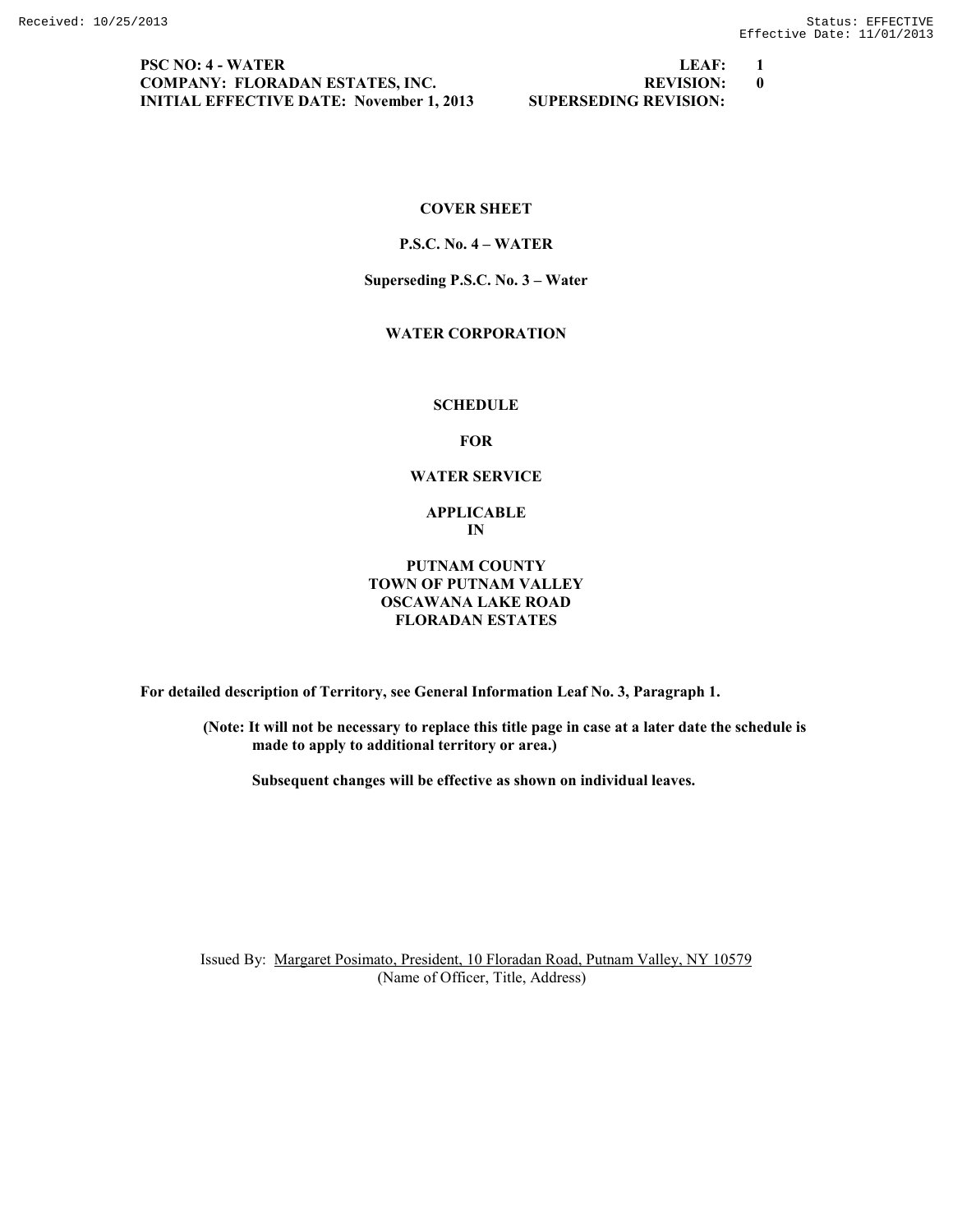| <b>PSC NO: 4 - WATER</b>                        | LEAF:                        | $\overline{2}$ |
|-------------------------------------------------|------------------------------|----------------|
| <b>COMPANY: FLORADAN ESTATES, INC.</b>          | <b>REVISION:</b>             |                |
| <b>INITIAL EFFECTIVE DATE:</b> November 1, 2013 | <b>SUPERSEDING REVISION:</b> |                |

### **TABLE OF CONTENTS**

#### **GENERAL INFORMATION LEAF NO.**

| 1.  | Territory                                                  | 3              |
|-----|------------------------------------------------------------|----------------|
| 2.  | Application for Water Service                              | $\overline{3}$ |
| 3.  | Deposits - Security                                        | 3              |
| 4.  | Deposits - Interest                                        | 4              |
| 5.  | Deposits - Return                                          | $\overline{4}$ |
| 6.  | Deposits - Other                                           | $\overline{4}$ |
| 7.  | <b>General Rules</b>                                       | $5 - 6$        |
| 8.  | Metered Service                                            | $6 - 7$        |
| 9.  | <b>Unmetered Service</b>                                   | 7              |
| 10. | <b>Extension of Mains</b>                                  | 7              |
| 11. | Discontinuance of Service - Non-payment                    | $7 - 8$        |
| 12. | Discontinuance of Service - Other                          | $8-9$          |
| 13. | Discontinuance of Residential Service - Special Procedures | 9              |
| 14. | Deferred Payment Agreements                                | 9              |
| 15. | <b>Complaint Handling Procedures</b>                       | 10             |
| 16. | Restoration of Service                                     | $10 - 11$      |
| 17. | <b>Interest on Customer Overpayments</b>                   | 11             |
| 18. | Regulation                                                 | 11             |
|     | <b>RATES</b><br>Service Classification No. 1               | 12             |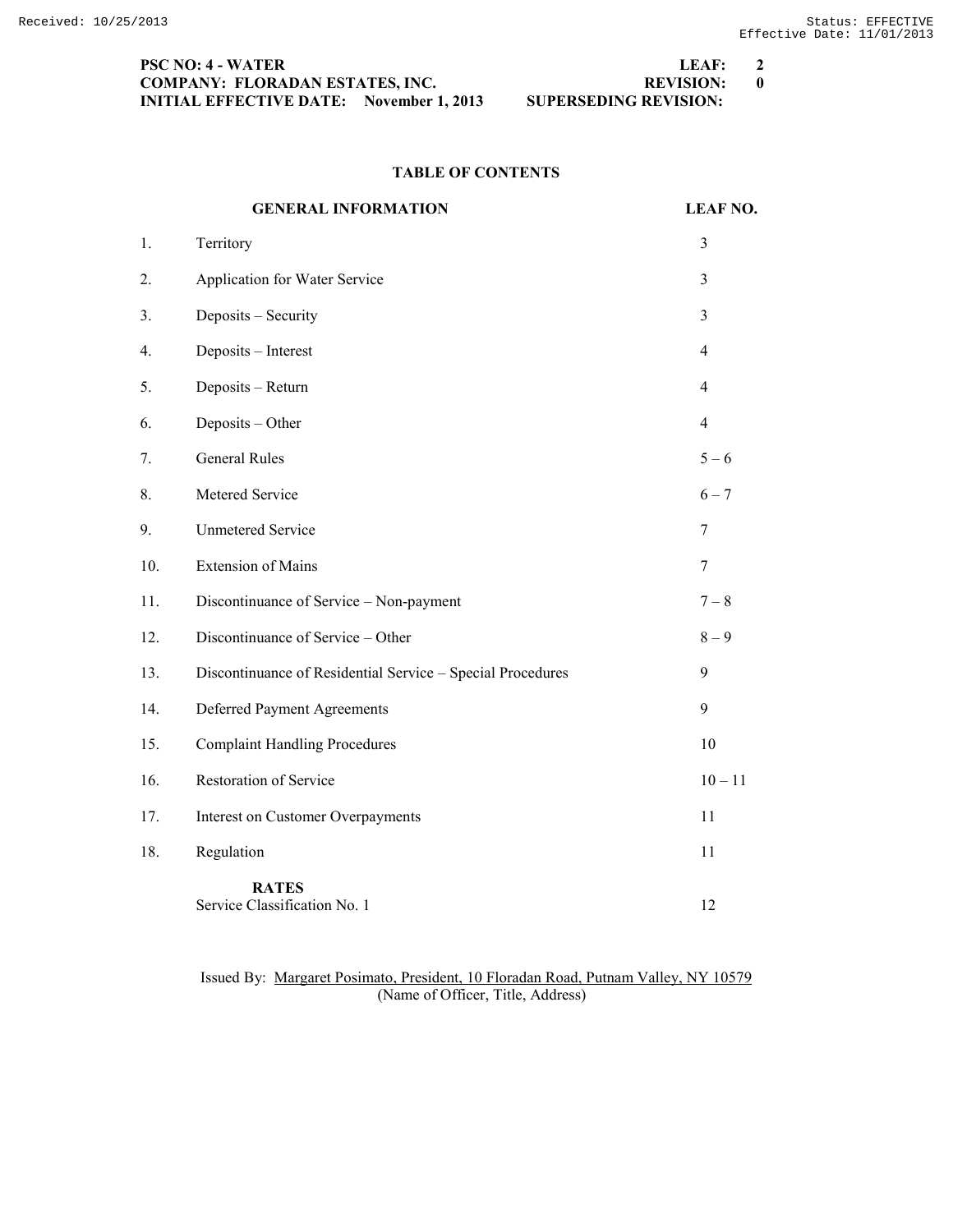### **PSC NO: 4 - WATER LEAF: 3 COMPANY: FLORADAN ESTATES, INC. REVISION: 0 INITIAL EFFECTIVE DATE: November 1, 2013 SUPERSEDING REVISION:**

1. Territory (County, Town Development, Streets, etc.)

A. Applicant must be a member of Floradan Estates

B. Written application for service may be required.

2. Application for Water Service

Floradan Estates in the Town of Putnam Valley, Putnam County.

C. A separate application may be required for each premise. D. Premises may be subject to inspection by the Association.

**GENERAL INFORMATION**

- E. Applications need not be accepted from customers with charges due on any water accounts with the Association. The Association must accept an application if the customer enters into a deferred payment agreement.
- F. Service pipe installations are subject to Association approval.
- 3. Deposits Security
	- A. As a condition of receiving service, the Association may require a deposit from customers that are delinquent (having a bill remaining unpaid 23 days from the date mailed), seasonal, short term or temporary or who have had service terminated for non-payment during the preceding 6 months. In addition, a deposit may also be required from a non-residential customer whose credit has not been established with the Association. A delinquent customer shall be provided with a written notice 20 days before the deposit is assessed which states that failure to make timely payments will permit the Association to require a deposit from such customer.
	- B. Deposits from applicants and customers may not exceed two times the estimated average monthly bill for a calendar year, except in the case of customers whose usage varies widely where deposits may not exceed twice the average monthly bill for the peak season.
	- C. The Association shall perform an annual review of the billing history of every customer who has a deposit with the Association to assure that a deposit is still required under (3A) above and that the amount of the deposit conforms with (3B) above. The Association reserves the right to review the deposit at any time. If a review shows that the deposit held falls short of the amount the Association may require by 25 percent or more, the Association may require the payment of an additional amount. If a review shows that the deposit held exceeds the amount required by 25 percent or more, the Association shall refund the excess to the customer. The customer may request a downward revision of the deposit.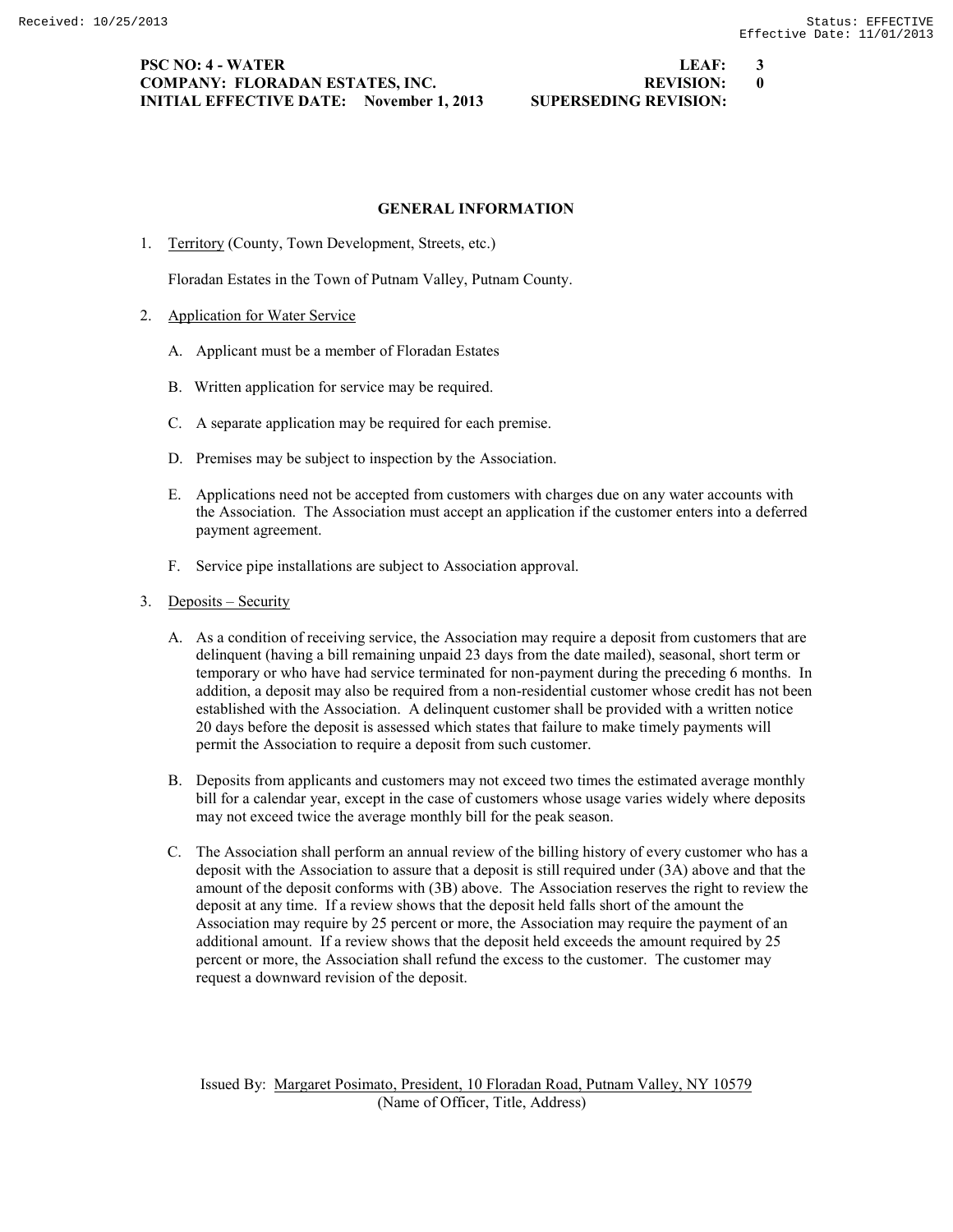### **PSC NO: 4 - WATER LEAF: 4 COMPANY: FLORADAN ESTATES, INC.**  $\qquad \qquad \qquad$  **REVISION: 0 INITIAL EFFECTIVE DATE: November 1, 2013 SUPERSEDING REVISION:**

# **GENERAL INFORMATION**

# 4. Deposits – Interest

Every deposit shall earn simple interest at the rate per annum prescribed by the Public Service Commission. The interest must be paid to customers when the deposit is returned. If the deposit has been held for 12 consecutive months or more, the interest must be credited to the customer no later than the first bill rendered after the next succeeding first day of October and at the end of each succeeding 12 month period.

# 5. Deposits – Return

- A. The Association shall return to a customer a deposit or portion of a deposit and all interest thereon no more than 30 days after:
	- (1) the day the account is closed and all bills are paid; or
	- (2) the date of the first bill for service rendered after a 12 month period during which time the customer was not delinquent, provided there is no other basis for the Association to request a deposit; or
	- (3) a review of the deposit shows that a reduction of the deposit is warranted.
- B. A deposit or portion of a deposit plus interest thereon that is subject to return may be credited to the customer's account in the amount of any outstanding charges. If any balance remains, a refund check shall be issued.
- 6. Deposits Other
	- A. In the event that the applicant desires service for a trailer or other non-permanent structure, he shall deposit with the Association all costs of the connection of such service. Said deposit shall bear simple interest as required above and shall be refunded at the end of 10 years or sooner in the event that a permanent structure for such service connection is completed.
	- B. The Association may also require deposits from customers to guarantee future payments as set forth in lawn sprinkler, main extension, or other forms of contracts which are in a form approved by the Public Service Commission. The interest rates for these deposits will be the same as the interest rates for security deposits and such interest will be credited to the customer as prescribed by Commission rules.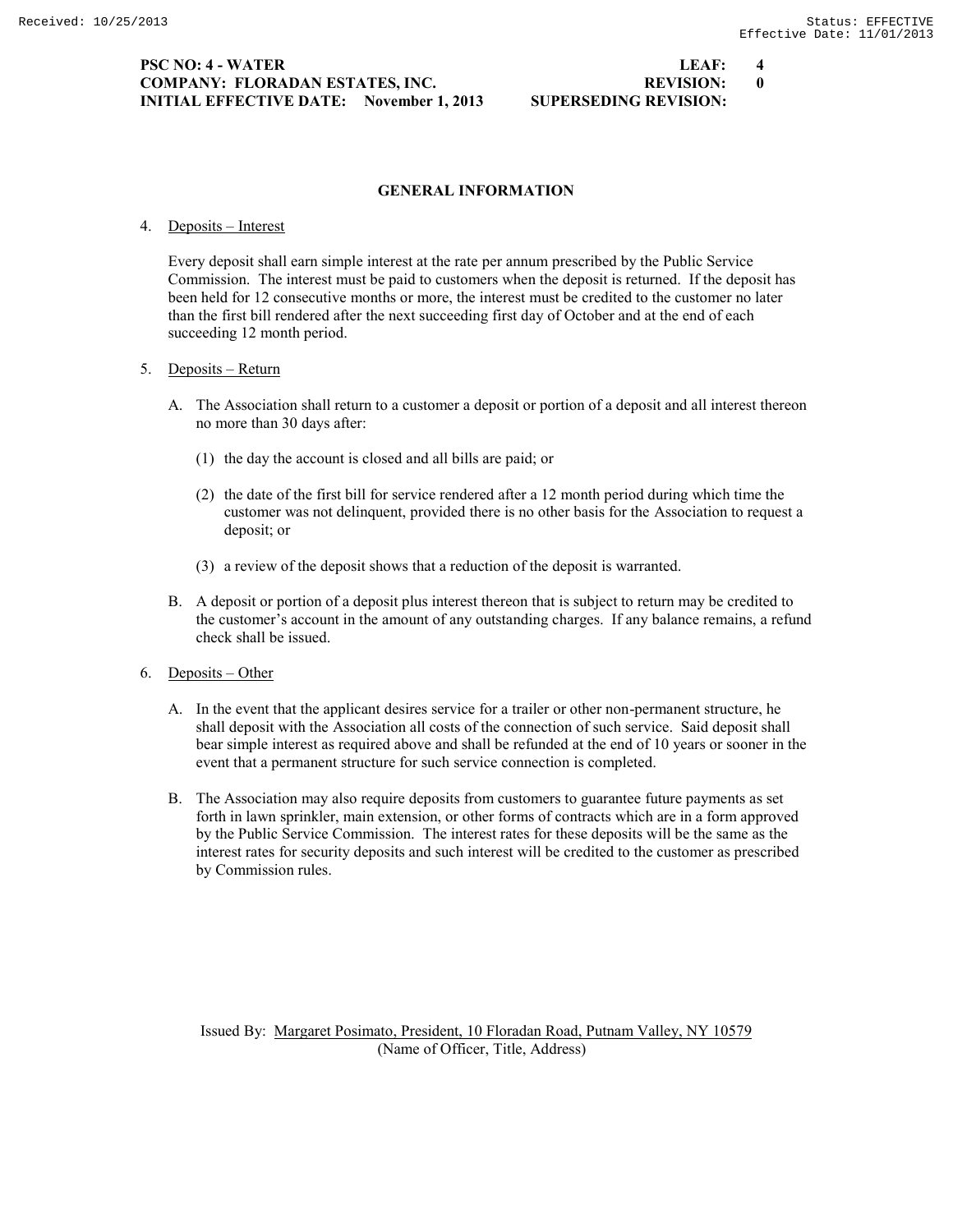#### **PSC NO: 4 - WATER LEAF: 5 COMPANY: FLORADAN ESTATES, INC. REVISION: 0 INITIAL EFFECTIVE DATE: November 1, 2013 SUPERSEDING REVISION:**

## **GENERAL INFORMATION**

### 7. General Rules

- A. Customers must provide 10 days' written notice prior to the date on which termination of service is requested or prior to a change of occupancy, until which date the customer will be responsible for payment of service.
- B. Fire hydrants shall not be used without the written permission of the Association or unless in conformance with filed fire protection tariff provisions.
- C. The Association will not be liable for damage resulting from the presence of its facilities, supply, or use of water service, except damage resulting from gross negligence of the Association.
- D. The Association may shut off water in its mains to make repairs and extensions. Where possible, proper advance notice will be made to customers affected.
- E. The use of water for sprinkling, swimming pools, or other less essential uses may be restricted or prohibited where such use may unreasonably reduce the adequacy of service for other domestic purposes.
- F. There must be a separate service for each premise.
- G. Installation of service pipes and mains will not normally be made when the ground is frozen.
- H. The customer is responsible for service pipes and plumbing within the property line. Any plumbing work done on the customer's service pipe is subject to approval by the Association. No underground work shall be covered up until it has been inspected and approved by the Association.
- I. All leaks on customer premises or the customer portion of the service pipe must be repaired as soon as possible.
- J. All mains, services (up to the property line) and other water system facilities will be maintained and replaced by the Association.
- K. The Association will supply water in the distribution system at pressures between 20 and 100 pounds per square inch (psi) and will strive, where practicable, to maintain a normal working pressure of 60 psi with a minimum of 35 psi. If the Association makes changes to its system which cause the pressure to increase to over 100 psi to existing customers, the Association will be responsible for the first installation of the necessary equipment in the customer's premises. From that point on the equipment will be considered part of the customer's internal plumbing and the customer will be responsible for its maintenance or replacement. If a water pressure reducing valve, in the customer's or applicant's opinion, is necessary or desired to safeguard the plumbing, it is the customer's or applicant's responsibility to purchase, install and maintain this equipment. Where a pressure reducing valve is used it is also advisable to install a suitable pressure relief valve. All installations will comply with the local building codes and standards and are considered a part of the customer's internal plumbing.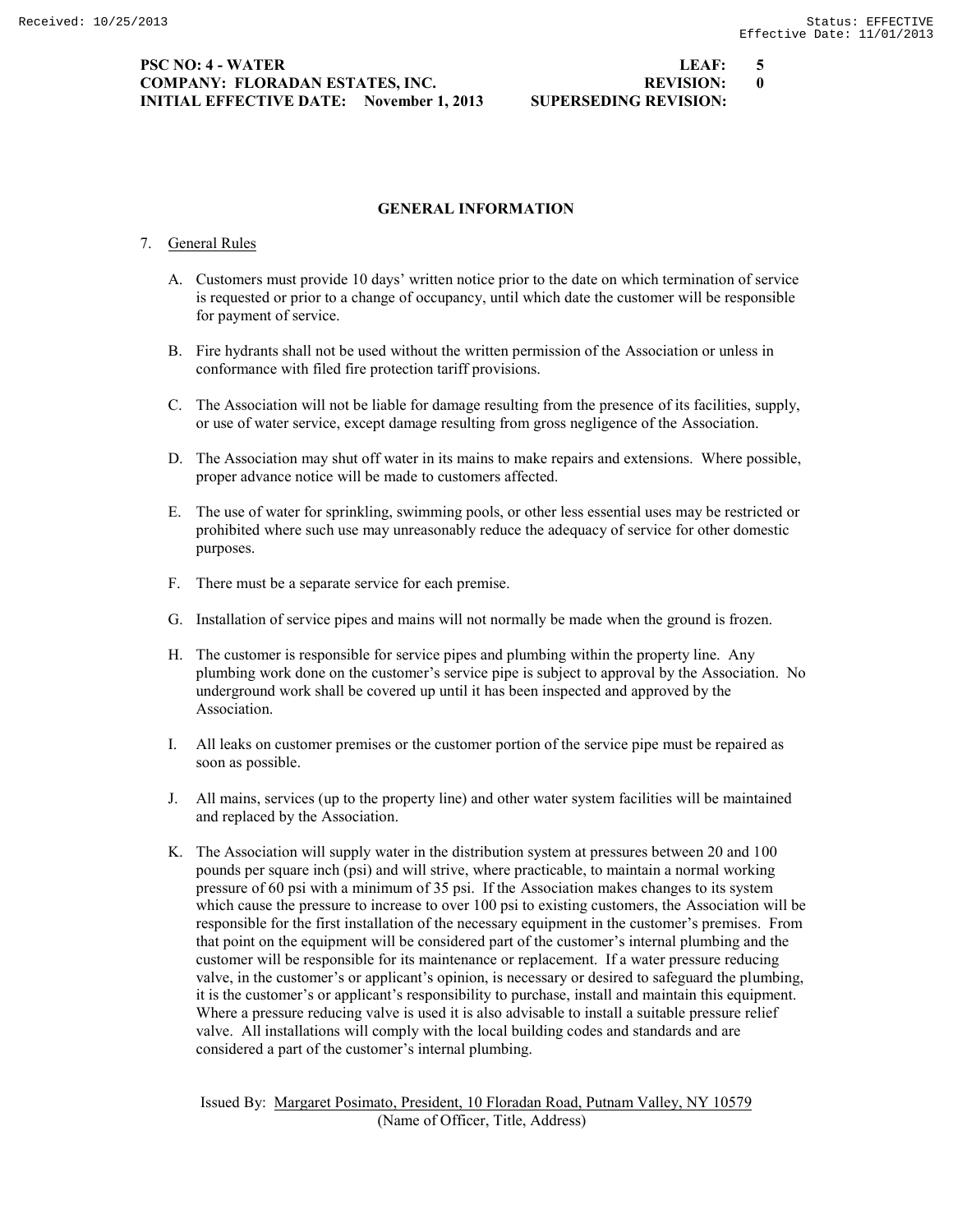## **PSC NO: 4 - WATER LEAF: 6 COMPANY: FLORADAN ESTATES, INC. REVISION: 0 INITIAL EFFECTIVE DATE: November 1, 2013 SUPERSEDING REVISION:**

### **GENERAL INFORMATION**

- L. Where an applicant is seeking service at an elevation or gradient which could not otherwise be adequately serviced by existing plant, the Association will require that the applicant bear the additional cost of providing such extraordinary service, or in the alternative, require the applicant to purchase, install and maintain the necessary special equipment, such as a hydro-pneumatic system, needed to serve the premises. The installation of a hydro-pneumatic system as part of the customer's internal plumbing may be subject to approval of the Health Department and should comply with local building codes and standards.
- M. Cross connections to water sources other than the Association's or with other facilities are strictly prohibited. Customers must, at their expense, install and maintain such backflow prevention devices as may be required by the Association in accordance with good water works practice or applicable laws or regulations.
- N. Customers must permit Association representatives to enter their premises on reasonable request for purposes relating to the operation and maintenance of the Association's system, including inspection of the customer's and the Association's facilities, installation, reading, testing, replacement and removal of meters, and terminating and restoring service.
- O. No person shall maliciously, willfully or negligently break, damage, destroy, uncover, deface, block access to or tamper with any pipe, valve, meter, structure, appurtenance or equipment which is a part of the water works system.
- 8. Metered Service (if applicable and provided for in Service Class No. \_\_\_ or Nos. \_\_ )
	- A. A meter of a type approved by the Commission is required for each premise.
	- B. The Association will furnish, install, and maintain the meter. Unless the meter register is set at zero, the Association shall attach a tag with the date and meter dial reading at the time of installation.
	- C. The customer will provide a location for the meter acceptable to the Association and will be responsible for the cost of repairing damage resulting from human interference, frost, backflow of hot water, or other such causes.
	- D. Where the Association agrees it is necessary to set a meter outside the building, it shall be installed at the expense of the customer in a pit acceptable to the Association which is both watertight and frostproof. The cover of the pit shall be fastened with a convenient locking device. Where the distance from the property line to the front wall of the building is greater than 75 feet, the Association may require that the meter be set in a pit at or near the property line. If the pit is to be installed on property not owned or controlled by the customer, written consent of the owner of the property shall be obtained prior to the installation.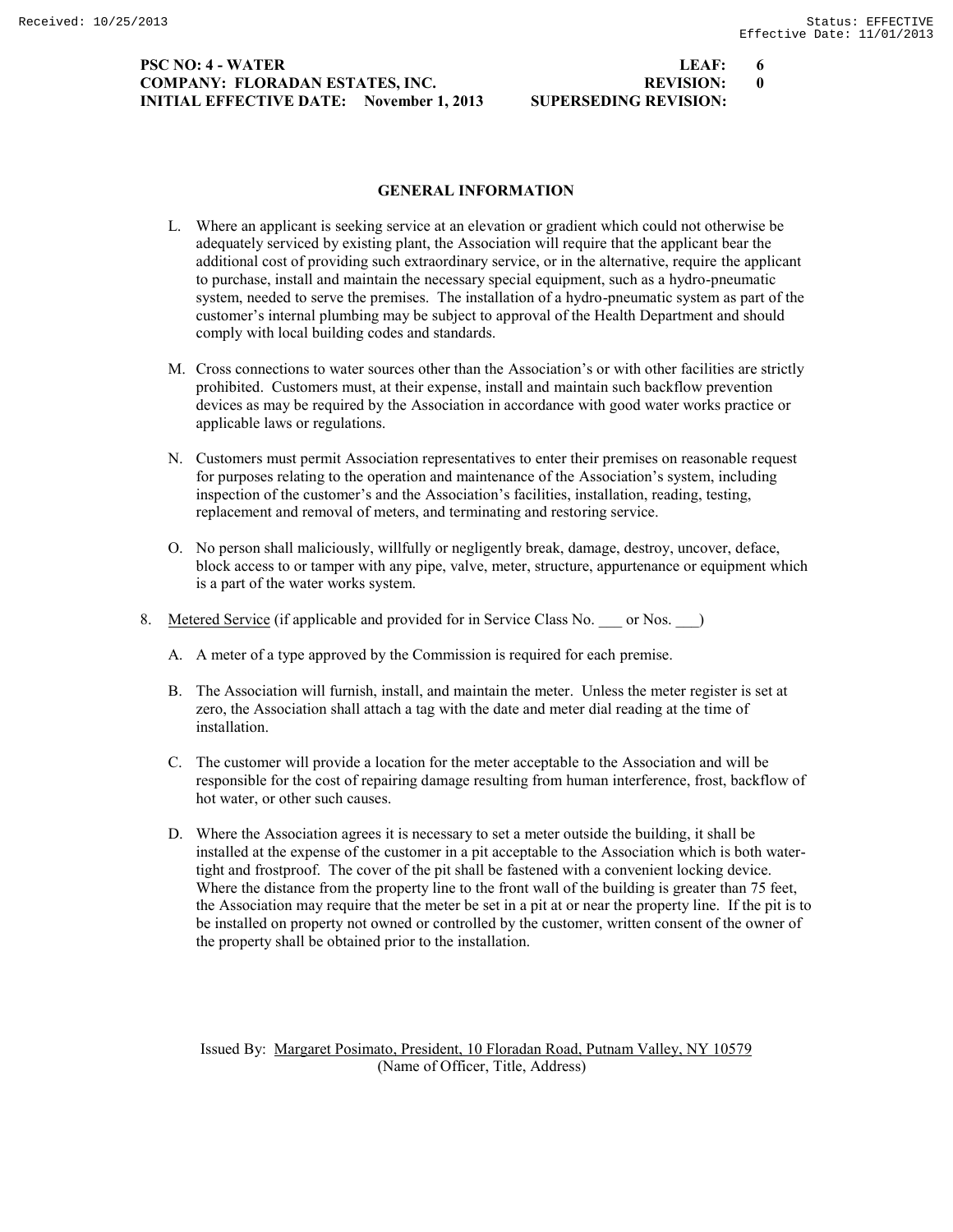### **PSC NO: 4 - WATER LEAF: 7 COMPANY: FLORADAN ESTATES, INC. REVISION: 0 INITIAL EFFECTIVE DATE: November 1, 2013 SUPERSEDING REVISION:**

- E. The Association reserves the right to remove, test, and replace the meter.
- F. The Association shall afford the customer an opportunity to verify the final reading of any water meter removed from the premises and obtain the customer's signature on a meter removal card which shows the date removed and the reading.

**GENERAL INFORMATION**

- G. Meters will be tested in conformance with rules of the Public Service Commission. In the case of a disputed account involving the accuracy of the meter, the Association will have the meter tested upon the request of the customer. Should the customer request to have a second meter test within 1 year, the customer will be responsible for the actual cost incurred to have the meter tested including the cost to remove the meter, payable in advance to the Association. This fee will be refunded if the meter's final weighted average is found to register in excess of 100 percent. Adjustments in bills for over-registration of the meter will be made in accordance with the current rules of the Public Service Commission.
- H. Bills will show meter readings and the dates read.
- I. Bills will be reasonably estimated where a meter has been inaccessible and will be so indicated on the bill.
- J. Where a meter has ceased to register or its percentage of accuracy cannot be determined, an estimated bill for the current period may be rendered. For all other periods the bill shall be the minimum applicable charge.
- 9. Unmetered Service (if applicable and provided for in Service Class No. \_\_\_ or Nos. \_\_ )

All applicable provisions of this tariff shall apply.

### 10. Extension of Mains

Mains will be extended in conformance with Commission Rules and Regulations found in 16 NYCRR, Part 501.

## 11. Discontinuance of Service – Non –Payment

Service may be discontinued under the following provisions: for non-payment of any amount due for water supplied, for failure to make any payment due under a deferred payment agreement or for meter repairs (see Section 8C), for failure to post a required deposit or for failure to pay any fee or charge accruing under the contract or tariff.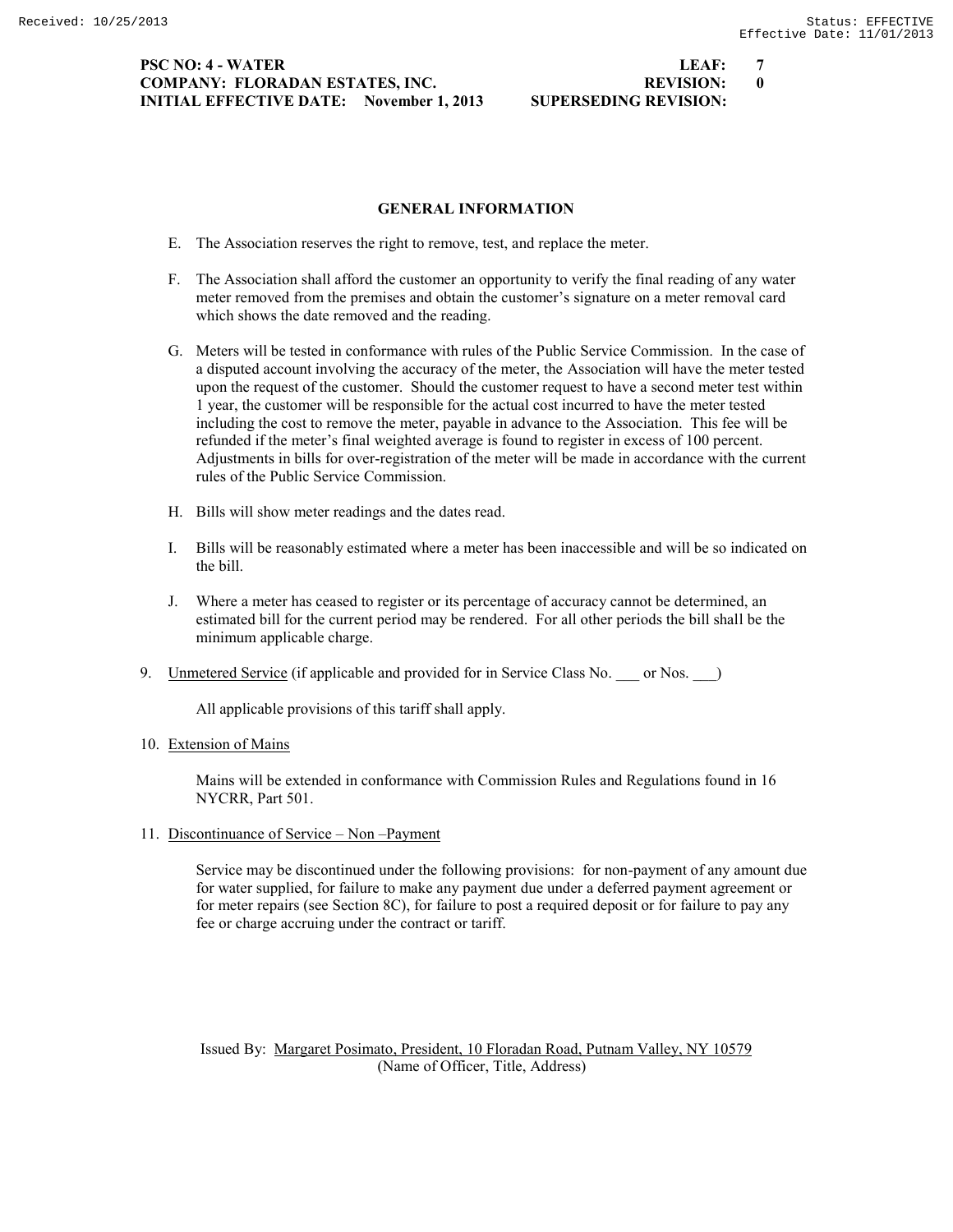## **PSC NO: 4 - WATER LEAF: 8 COMPANY: FLORADAN ESTATES, INC. REVISION: 0 INITIAL EFFECTIVE DATE: November 1, 2013 SUPERSEDING REVISION:**

#### **GENERAL INFORMATION**

- A. A bill not paid within 23 days of mailing is considered delinquent, and the Association may discontinue service after complying with 16 NYCRR, Part 533 which requires: (1) 15 days written notice if served personally, or (2) 15 days after a registered letter containing such notice has been signed or refused, or (3) 18 days after mailing written notice in a post-paid wrapper. Service will not be re-established until payment of all proper arrears, charges and deposits is made or a deferred payment agreement is entered into. Receipt of a subsequently dishonored negotiable instrument in response to a notice of discontinuance shall not constitute payment of the customer's account and the Association shall not be required to issue additional notice prior to discontinuance. There will be a charge for processing all returned checks equal to the bank charge plus a handling fee of \$5.00 (not to exceed the maximum allowed by Section 5-328 of General Obligations Law).
- B. The Association will not discontinue service to residential premises for non-payment of bills on a Saturday, Sunday, public holiday (as defined in General Construction Law), or on a day on which the utility's main office is closed. Discontinuance can only take place from Monday to Friday between the hours of 8 a.m. and 8 p.m.
- C. The Association will not discontinue service for non-payment of bills to any person or entity receiving public assistance if the payment for such service is to be paid directly by the Department of Social Services or by the local Social Services representatives.
- 12. Discontinuance of Service Other
	- A. Service rendered under any application, contract or agreement may be discontinued by the Association after reasonable notice for any of the following reasons:
		- (1) For willful or indifferent waste of water due to any cause or for non-authorized use of water.
		- (2) For failure to protect from damage the meter and connection, or for failure to protect and maintain the service pipe or fixtures on the property of the customer in a condition satisfactory to the Association.
		- (3) For tampering with any meter, connections, service pipe, curb cock, seal or any other appliance of the Association controlling or regulating the customer's water supply.
		- (4) For failure to provide the Association's employees reasonable access to the premises supplied, or for obstructing the way of ingress to the meter or any other appliances controlling or regulating the customer's water supply.
		- (5) In case of vacancy of the premises.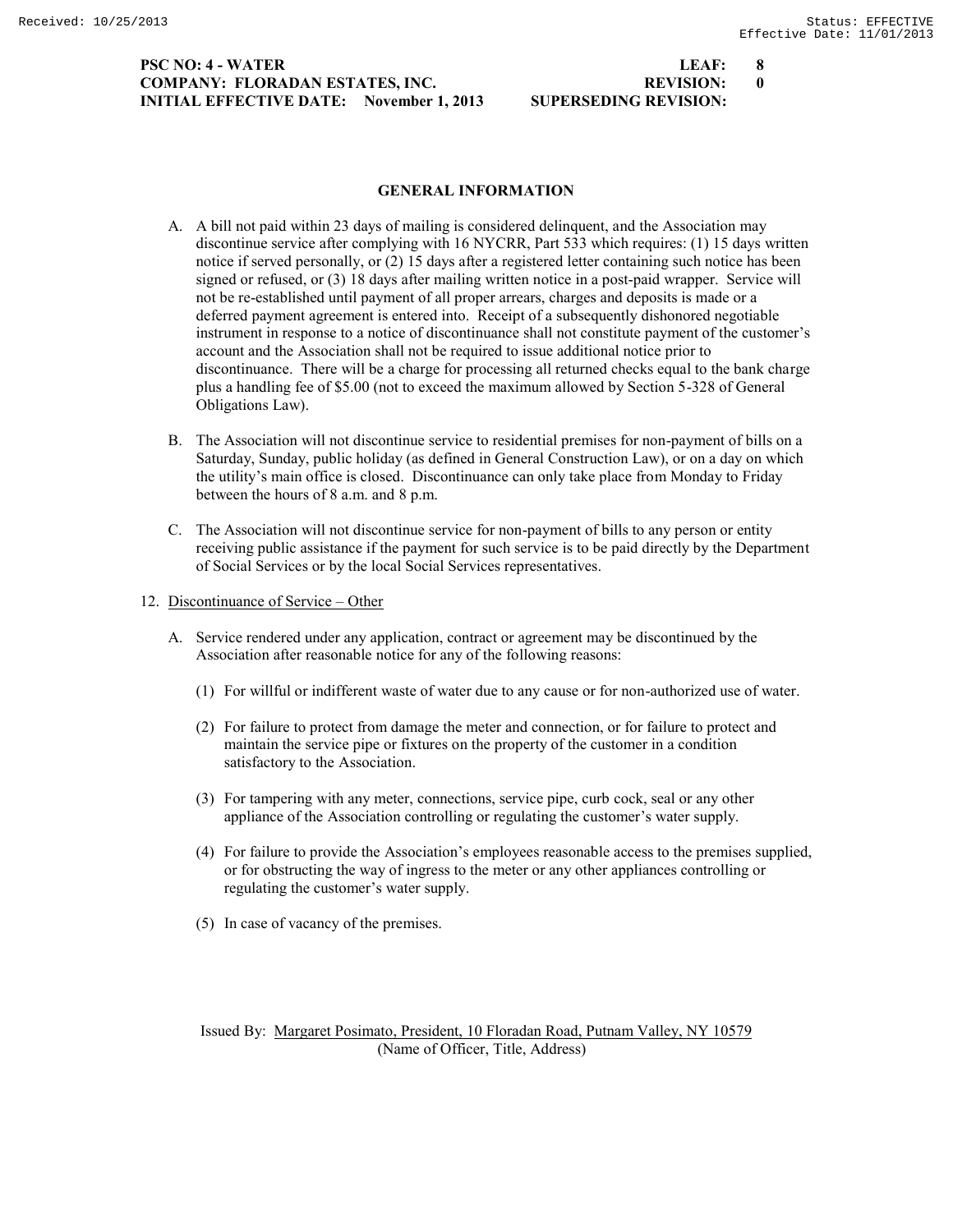### **PSC NO: 4 - WATER LEAF: 9 COMPANY: FLORADAN ESTATES, INC. REVISION: 0 INITIAL EFFECTIVE DATE: November 1, 2013 SUPERSEDING REVISION:**

# **GENERAL INFORMATION**

- (6) For cross connections.
- (7) For submetering or reselling water.
- (8) For non-compliance with water usage restrictions.
- (9) For violation of any rule or regulation of the Association as filed with the Public Service Commission, provided such violation affects the reliability or integrity of the water system.
- B. Written notice of discontinuance of service shall contain the information required by 16 NYCRR Section 533.3 and will be given except in those instances where a public health hazard exists.
- C. The Association may, at any time, temporarily discontinue water service in case of accident, or for the purpose of making connections, alterations, repairs, changes, etc.
- D. Except as stated in the preceding paragraph, or in the case of a violation that threatens the integrity of the water system, the Association shall not discontinue service to any customer on a Saturday, Sunday, Public Holiday or on a day when the Association is not open for business. Public Holiday shall refer to those holidays defined in the General Construction Law.

#### 13. Discontinuance of Residential Service – Special Procedures

If termination of service would result in serious impairment to health and safety, the Association must delay the termination of service or, if service has already been terminated, must restore service, for thirty days under the following conditions.

- A. all occupants are either blind, disabled, 62 years of age or older or 18 years of age or under;
- B. a medical emergency exists; or
- C. if heating would be affected between November 1 and April 1.

It is the customer's responsibility to notify the Association that such conditions exist and to provide any required documentation. The Association may require that the customer make appropriate arrangements to pay any arrears as well as pay current bills.

14. Deferred Payment Agreements

In addition to those circumstances in Section 13, the Association will consider granting customers reasonable payment terms in cases where a customer is threatened with termination of service, or where the Association has issued a backbill to a customer. Any such agreement may require the customer to make a reasonable down payment, and to pay bills when issued.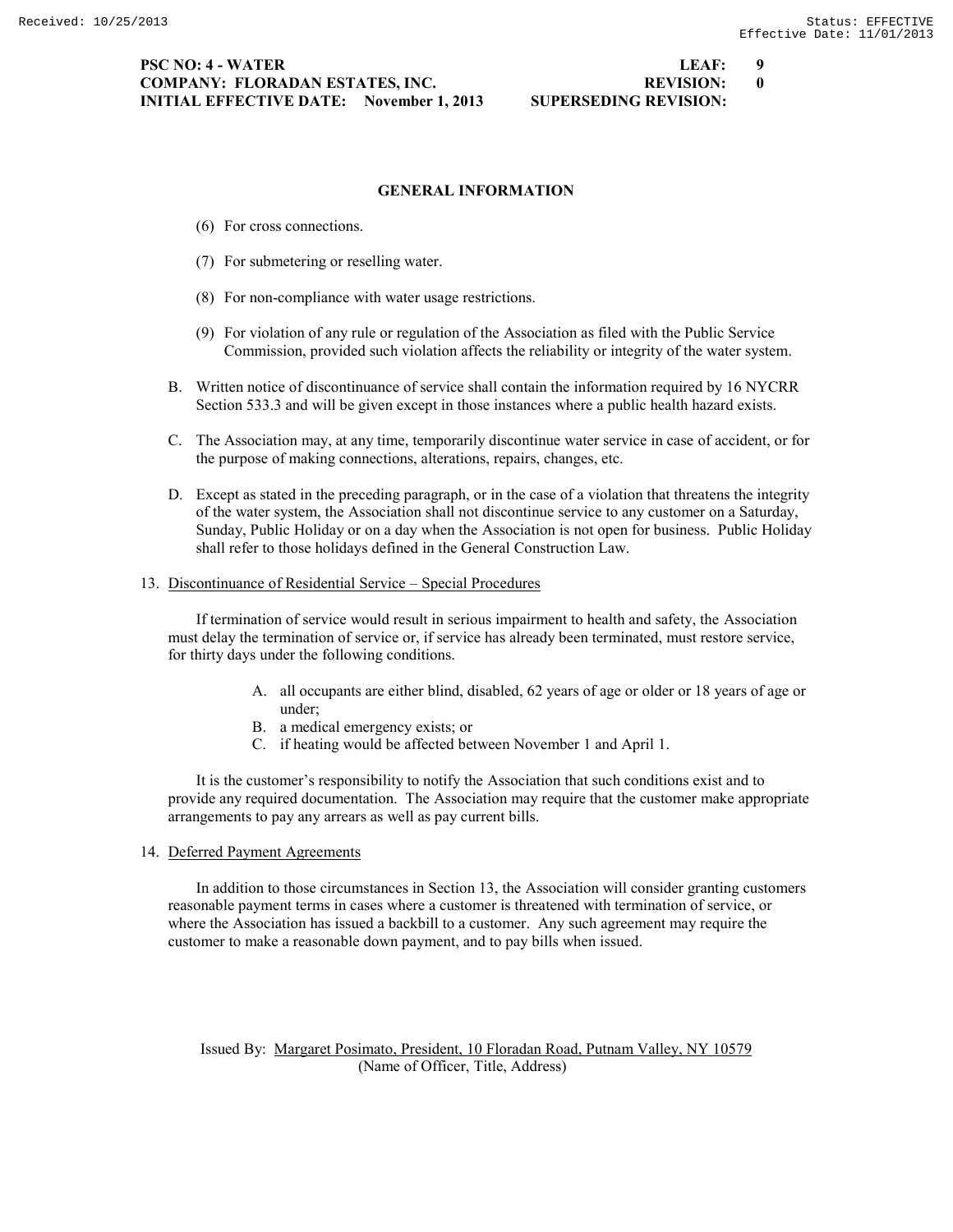#### **PSC NO: 4 - WATER LEAF: 10 COMPANY: FLORADAN ESTATES, INC. REVISION: 0 INITIAL EFFECTIVE DATE: November 1, 2013 SUPERSEDING REVISION:**

# **GENERAL INFORMATION**

# 15. Complaint Handling Procedures

- A. The Association will promptly investigate and evaluate all complaints received from customers regarding bills for service rendered or required deposits. The results of the Association's findings will be reported to the customer. During the period of investigation and evaluation, service will not be discontinued, nor shall a new notice of termination be issued, provided, however, that the customer will be required to pay the undisputed portion of any balance due, which may include for current usage.
- B. After the completion of such an investigation, if the Association determines that the disputed service has been rendered, or that the disputed charge or deposit is proper in whole or in part, the Association may require that the full bill or deposit be paid. Appropriate notices of the determination shall be given to the customer, and where notice of discontinuance of service was previously sent, or is served with the determination, such notice shall include a statement advising the customer of the availability of the Commission's complaint handling procedures, including the address and telephone number of the Department's Consumer Services Division. Where prior notice of discontinuance was sent, Association procedure provides for discontinuance of service if customer fails to pay the proper amount due and owing within 5 days after notice of the Association determination was served personally on the customer or at least 8 days after mailing of the notice. Under no circumstances will discontinuance of service occur if so precluded by the Commission.
- C. In situations where the complaint procedures of the Commission have been invoked and it is determined that the disputed service has been rendered or that the disputed charge or deposit is proper and prior notice of discontinuance was sent, a customer's service will not be discontinued for failure to pay the amount found due and owing until at least 5 days after notice of the Commission's determination, where personal service is made, or at least 8 days after mailing of such a notice.

# 16. Restoration of Service

A charge will be made to restore service after discontinuance at the customer's request, for nonpayment or for violation of these rules.

This charge or charges will be at a rate agreed upon by the members of the Association and will appear on all written notices or discontinuance of service. Any member has the right to request that the Department of Public Service investigate the charges.

In a case where service is being restored after discontinuance for non-payment, the Association may require full payment of all arrears as well as the restoration of service charge. If the Association and the member have entered into some form of payment agreement the agreed upon down payment may be required before service will be restored.

If it becomes necessary to disconnect service at the main because of willful acts of a member, the service restoration charge will include the actual costs incurred by the Association to disconnect and reconnect the service.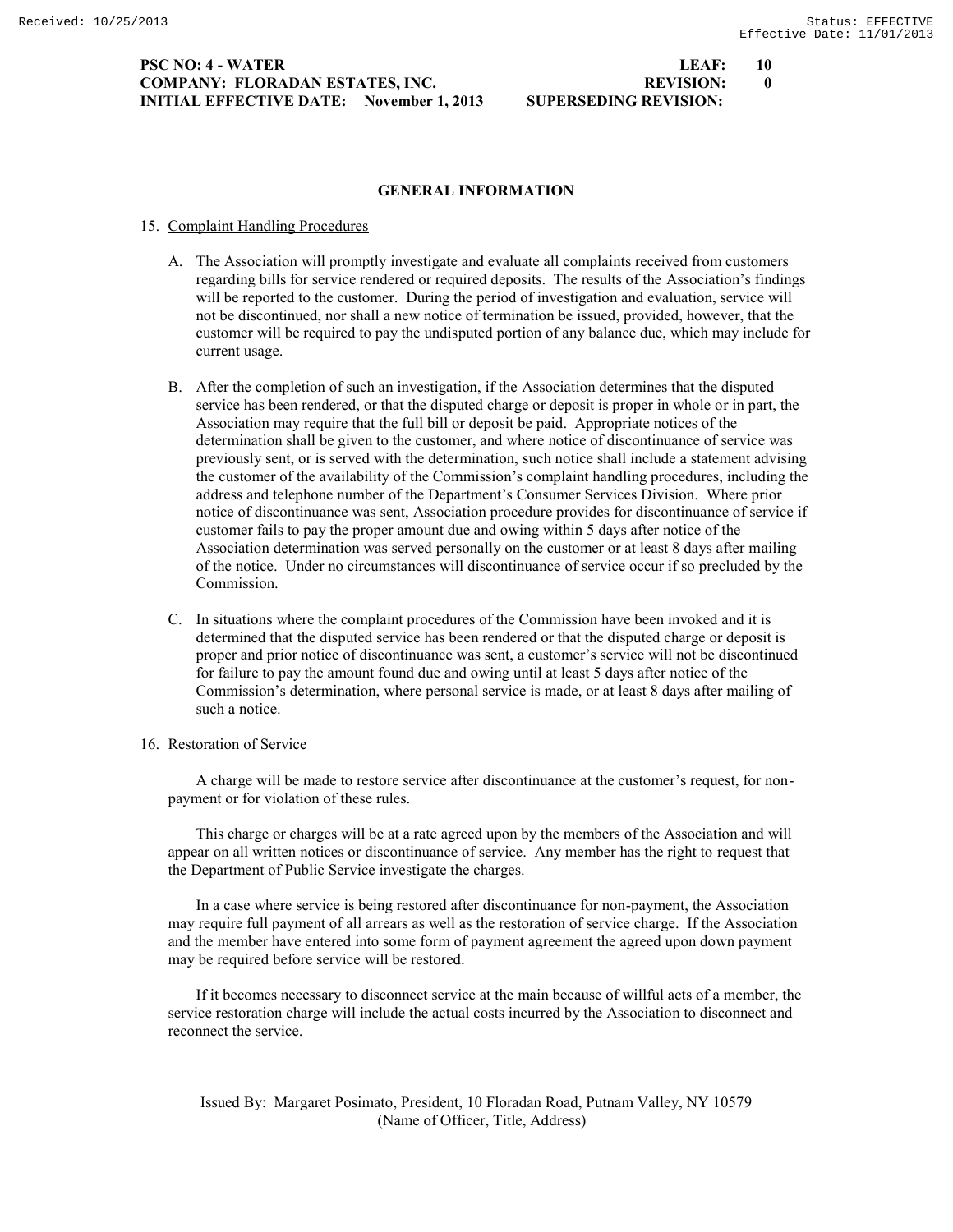#### **PSC NO: 4 - WATER LEAF: 11 COMPANY: FLORADAN ESTATES, INC. REVISION: 0 INITIAL EFFECTIVE DATE: November 1, 2013 SUPERSEDING REVISION:**

### **GENERAL INFORMATION**

#### 17. Interest on Customer Overpayments

The Association will provide interest on a customer overpayment as follows:

- A. A customer overpayment is defined as payment by the customer to the Association in excess of the correct charge for water service supplied to the customer which was caused by erroneous billing by the utility.
- B. The rate of interest on such amounts shall be the greater of the unadjusted customer deposit rate or the applicable late payment rate, if any, for the service classification under which the customer was billed. Interest shall be paid from the date when the customer overpayment was made, adjusted for any changes in the deposit rate or late payment rate, and compounded monthly, until the date when the overpayment was refunded.
- C. The Association will not pay interest on customer overpayments that are refunded within 30 days after such overpayment is received by the Association.
- 18. Regulation

All matters, rules and other situations concerning the rendering of water service which are not specifically covered herein or in a provision of the New York State Codes, Rules and Regulations and which are subject to the jurisdiction of the Public Service Commission, and for which a customer and the Association cannot agree as to an equitable and fair solution will be referred to said Commission to be resolved. Either the customer or the Association may request that a rule or provision of this tariff be changed for a particular situation.